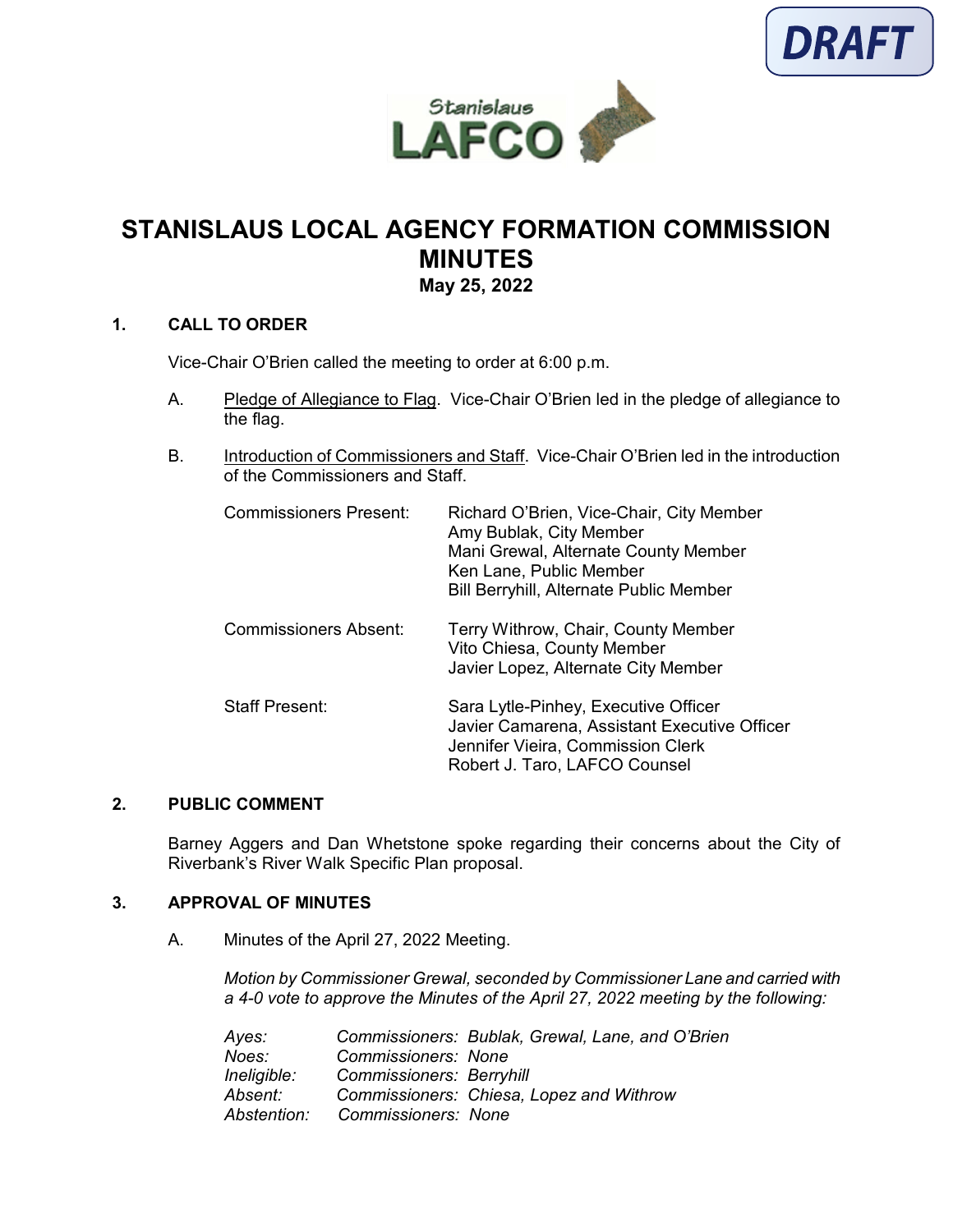## **4. CORRESPONDENCE**

- A. Specific Correspondence.
	- 1. Letter from Stanislaus County regarding item 7A, dated May 18, 2022.
- B. Informational Correspondence.

None.

C. "In the News."

#### **5. DECLARATION OF CONFLICTS AND DISQUALIFICATIONS**

None.

#### **6. CONSENT ITEMS**

- A. **INDEPENDENT AUDIT FOR FISCAL YEARS 2018-2019, 2019-2020 AND 2020- 2021.** (Staff Recommendation: Accept and File Audit Report.)
- B. **SCHEDULE OF FEES AND DEPOSITS UPDATE.** (Staff Recommendation: Adopt the updated Schedule of Fees and Deposits.)

*Motion by Commissioner Grewal, seconded by Commissioner Lane, and carried with a 4-0 vote to approve the consent items, by the following vote:*

| Ayes:       |                                 | Commissioners: Bublak, Grewal, Lane and O'Brien |
|-------------|---------------------------------|-------------------------------------------------|
| Noes:       | Commissioners: None             |                                                 |
| Ineligible: | <b>Commissioners: Berryhill</b> |                                                 |
| Absent:     |                                 | Commissioners: Chiesa, Lopez and Withrow        |
| Abstention: | Commissioners: None             |                                                 |

## **7. PUBLIC HEARING**

A. *Continued from March 23, 2022* **LAFCO APPLICATION NO. 2022-01, MUNICIPAL SERVICE REVIEW NO. 2022-01, & SOI UPDATE NO. 2022-01 – ACTIVATION OF LATENT POWERS (SEWER SERVICE) FOR THE MONTEREY PARK TRACT COMMUNITY SERVICES DISTRICT.** A request by the Monterey Park Tract Community Services District to provide sewer services within the existing boundaries of the 30± acre District. Currently the District is only authorized to provide water services. The District includes the rural subdivision known as the Monterey Park Tract and is located one mile west of the West Monte Vista Avenue and Crows Landing Road intersection. An updated Municipal Service Review and Sphere of Influence will also be considered for the proposal. (Staff Recommendation: Approve the application and Resolution No. 2022-03.)

Javier Camarena, Assistant Executive Officer, presented the item with a recommendation of approval of the application.

Vice-Chair O'Brien opened the item up for Public Comment at 6:18 p.m.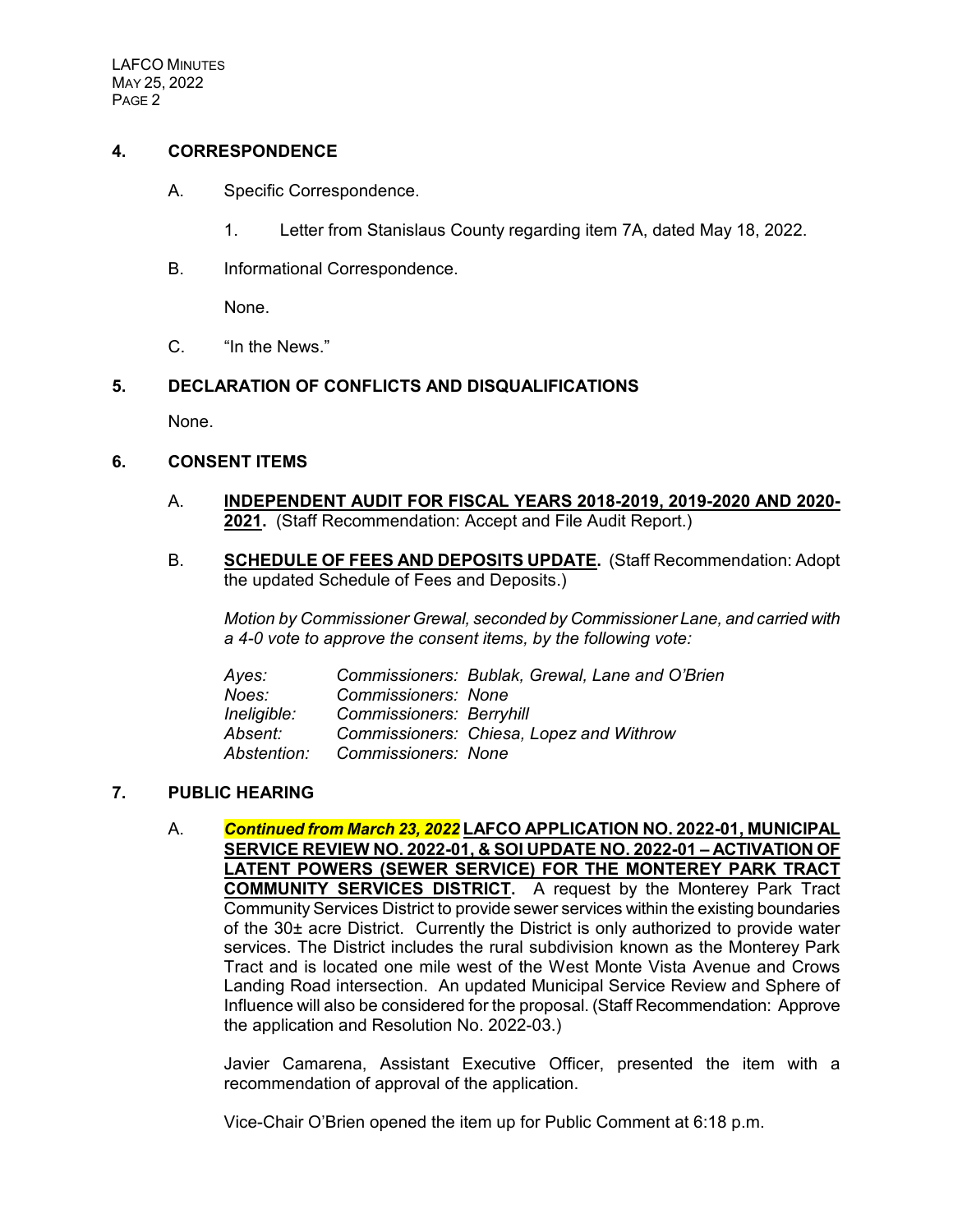Francisco Diaz, Board Member of Monterey Park Tract Community Services District and resident, spoke on behalf of the project.

Vice-Chair O'Brien closed the Public Hearing at 6:21 p.m.

*Motion by Commissioner Bublak, seconded by Commissioner Grewal and carried with a 4-0 vote to approve the application and adopt Resolution No. 2022-03, by the following vote:*

*Ayes: Commissioners: Bublak, Grewal, Lane and O'Brien Noes: Commissioners: None Ineligible: Commissioners: Berryhill Absent: Commissioners: Chiesa, Lopez and Withrow Abstention: Commissioners: None*

B. **FINAL LAFCO BUDGET FOR FISCAL YEAR (FY) 2022-2023.** The Commission will consider the adoption of the final LAFCO budget consistent with Government Code Sections 56380 and 56381. (Staff Recommendation: Approve the Final Budget and adopt Resolution No. 2022-07.)

Sara Lytle-Pinhey, Executive Officer, presented the item with a recommendation of approval of the Final Budget.

Vice-Chair O'Brien opened the item up for Public Comment at 6:25 p.m.

There was none.

Vice-Chair O'Brien closed the Public Hearing at 6:25 p.m.

*Motion by Commissioner Lane, seconded by Commissioner Grewal and carried with a 4-0 vote to approve the Final Budget and adopt Resolution No. 2022-07, by the following vote:*

| Ayes:       |                                 | Commissioners: Bublak, Grewal, Lane and O'Brien |
|-------------|---------------------------------|-------------------------------------------------|
| Noes:       | Commissioners: None             |                                                 |
| Ineligible: | <b>Commissioners: Berryhill</b> |                                                 |
| Absent:     |                                 | Commissioners: Chiesa, Lopez and Withrow        |
| Abstention: | Commissioners: None             |                                                 |

#### **8. OTHER BUSINESS**

None.

#### **9. COMMISSIONER COMMENTS**

Commissioner Lane asked for a moment of silence in honor of those who lost their lives in the Texas school shooting.

## **10. ADDITIONAL MATTERS AT THE DISCRETION OF THE CHAIRPERSON**

None.